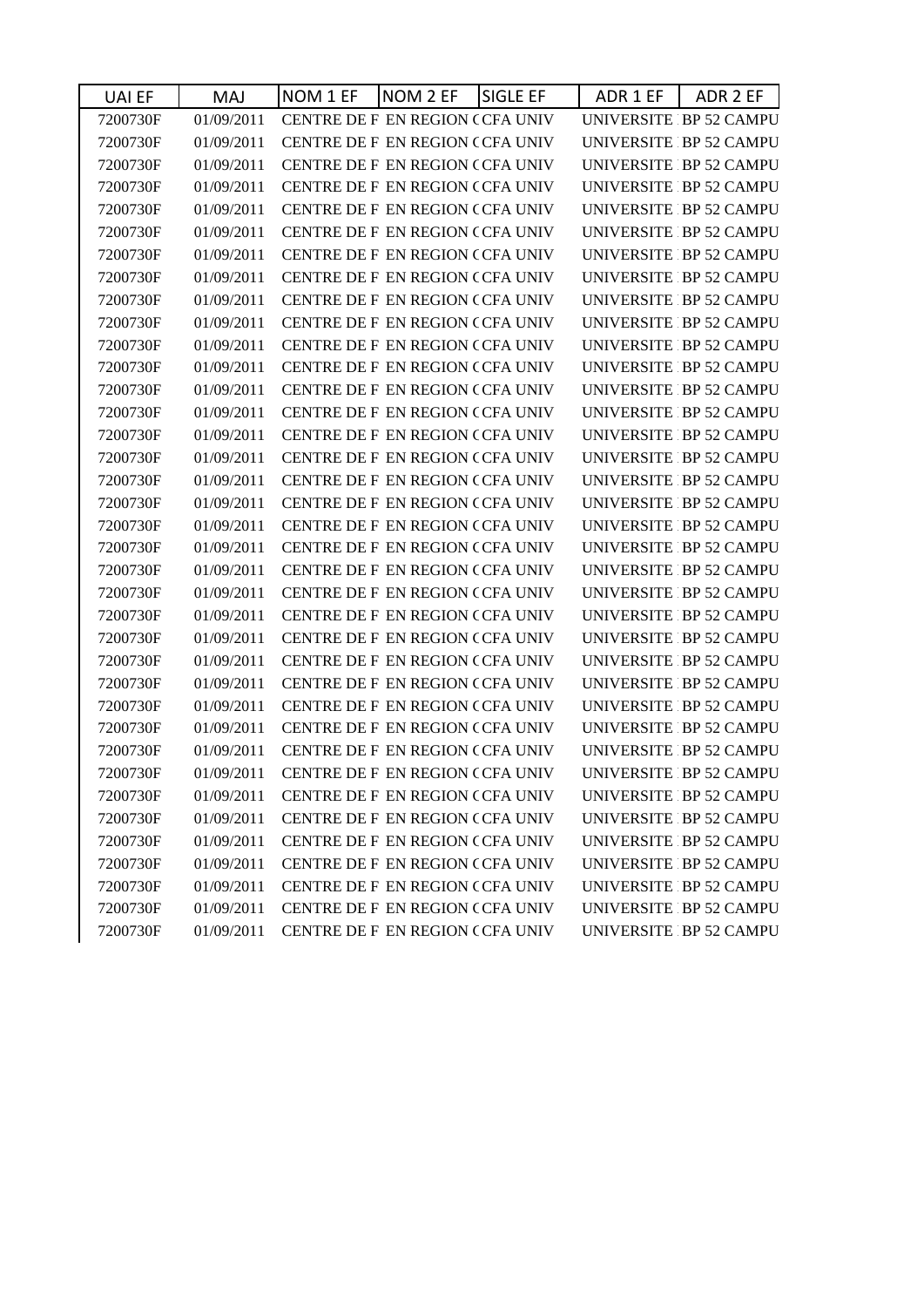| CP EF | <b>COMMUNE E</b> | <b>TEL EF</b> | <b>FAX EF</b>                                             | <b>MAIL EF</b> | <b>UAI SITE</b> | <b>NOM SITE</b> |
|-------|------------------|---------------|-----------------------------------------------------------|----------------|-----------------|-----------------|
| 20250 | <b>CORTE</b>     |               | 04 95 45 02 33 04 95 45 32 95 apprentissage@univ-corse.fr |                |                 |                 |
| 20250 | <b>CORTE</b>     |               | 04 95 45 02 33 04 95 45 32 95 apprentissage@univ-corse.fr |                |                 |                 |
| 20250 | <b>CORTE</b>     |               | 04 95 45 02 33 04 95 45 32 95 apprentissage@univ-corse.fr |                |                 |                 |
| 20250 | <b>CORTE</b>     |               | 04 95 45 02 33 04 95 45 32 95 apprentissage@univ-corse.fr |                |                 |                 |
| 20250 | <b>CORTE</b>     |               | 04 95 45 02 33 04 95 45 32 95 apprentissage@univ-corse.fr |                |                 |                 |
| 20250 | <b>CORTE</b>     |               | 04 95 45 02 33 04 95 45 32 95 apprentissage@univ-corse.fr |                |                 |                 |
| 20250 | <b>CORTE</b>     |               | 04 95 45 02 33 04 95 45 32 95 apprentissage@univ-corse.fr |                |                 |                 |
| 20250 | <b>CORTE</b>     |               | 04 95 45 02 33 04 95 45 32 95 apprentissage@univ-corse.fr |                |                 |                 |
| 20250 | <b>CORTE</b>     |               | 04 95 45 02 33 04 95 45 32 95 apprentissage@univ-corse.fr |                |                 |                 |
| 20250 | <b>CORTE</b>     |               | 04 95 45 02 33 04 95 45 32 95 apprentissage@univ-corse.fr |                |                 |                 |
| 20250 | <b>CORTE</b>     |               | 04 95 45 02 33 04 95 45 32 95 apprentissage@univ-corse.fr |                |                 |                 |
| 20250 | <b>CORTE</b>     |               | 04 95 45 02 33 04 95 45 32 95 apprentissage@univ-corse.fr |                |                 |                 |
| 20250 | <b>CORTE</b>     |               | 04 95 45 02 33 04 95 45 32 95 apprentissage@univ-corse.fr |                |                 |                 |
| 20250 | <b>CORTE</b>     |               | 04 95 45 02 33 04 95 45 32 95 apprentissage@univ-corse.fr |                |                 |                 |
| 20250 | <b>CORTE</b>     |               | 04 95 45 02 33 04 95 45 32 95 apprentissage@univ-corse.fr |                |                 |                 |
| 20250 | <b>CORTE</b>     |               | 04 95 45 02 33 04 95 45 32 95 apprentissage@univ-corse.fr |                |                 |                 |
| 20250 | <b>CORTE</b>     |               | 04 95 45 02 33 04 95 45 32 95 apprentissage@univ-corse.fr |                |                 |                 |
| 20250 | <b>CORTE</b>     |               | 04 95 45 02 33 04 95 45 32 95 apprentissage@univ-corse.fr |                |                 |                 |
| 20250 | <b>CORTE</b>     |               | 04 95 45 02 33 04 95 45 32 95 apprentissage@univ-corse.fr |                |                 |                 |
| 20250 | <b>CORTE</b>     |               | 04 95 45 02 33 04 95 45 32 95 apprentissage@univ-corse.fr |                |                 |                 |
| 20250 | <b>CORTE</b>     |               | 04 95 45 02 33 04 95 45 32 95 apprentissage@univ-corse.fr |                |                 |                 |
| 20250 | <b>CORTE</b>     |               | 04 95 45 02 33 04 95 45 32 95 apprentissage@univ-corse.fr |                |                 |                 |
| 20250 | <b>CORTE</b>     |               | 04 95 45 02 33 04 95 45 32 95 apprentissage@univ-corse.fr |                |                 |                 |
| 20250 | <b>CORTE</b>     |               | 04 95 45 02 33 04 95 45 32 95 apprentissage@univ-corse.fr |                |                 |                 |
| 20250 | <b>CORTE</b>     |               | 04 95 45 02 33 04 95 45 32 95 apprentissage@univ-corse.fr |                |                 |                 |
| 20250 | <b>CORTE</b>     |               | 04 95 45 02 33 04 95 45 32 95 apprentissage@univ-corse.fr |                |                 |                 |
| 20250 | <b>CORTE</b>     |               | 04 95 45 02 33 04 95 45 32 95 apprentissage@univ-corse.fr |                |                 |                 |
| 20250 | <b>CORTE</b>     |               | 04 95 45 02 33 04 95 45 32 95 apprentissage@univ-corse.fr |                |                 |                 |
| 20250 | <b>CORTE</b>     |               | 04 95 45 02 33 04 95 45 32 95 apprentissage@univ-corse.fr |                |                 |                 |
| 20250 | <b>CORTE</b>     |               | 04 95 45 02 33 04 95 45 32 95 apprentissage@univ-corse.fr |                |                 |                 |
| 20250 | <b>CORTE</b>     |               | 04 95 45 02 33 04 95 45 32 95 apprentissage@univ-corse.fr |                |                 |                 |
| 20250 | <b>CORTE</b>     |               | 04 95 45 02 33 04 95 45 32 95 apprentissage@univ-corse.fr |                |                 |                 |
| 20250 | <b>CORTE</b>     |               | 04 95 45 02 33 04 95 45 32 95 apprentissage@univ-corse.fr |                |                 |                 |
| 20250 | <b>CORTE</b>     |               | 04 95 45 02 33 04 95 45 32 95 apprentissage@univ-corse.fr |                |                 |                 |
| 20250 | <b>CORTE</b>     |               | 04 95 45 02 33 04 95 45 32 95 apprentissage@univ-corse.fr |                |                 |                 |
| 20250 | <b>CORTE</b>     |               | 04 95 45 02 33 04 95 45 32 95 apprentissage@univ-corse.fr |                |                 |                 |
| 20250 | <b>CORTE</b>     |               | 04 95 45 02 33 04 95 45 32 95 apprentissage@univ-corse.fr |                |                 |                 |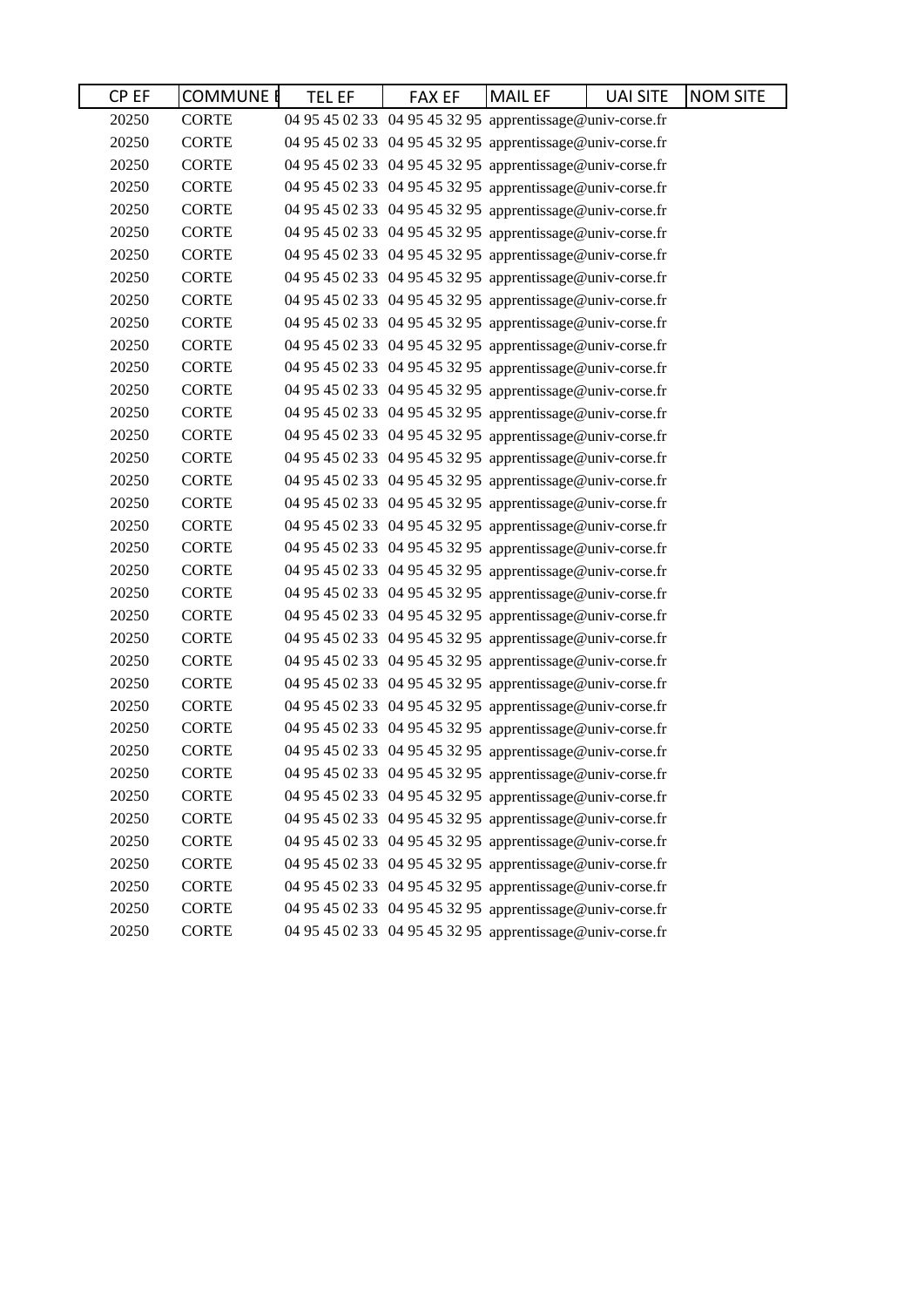| SIRET OG       | <b>NOM 1 OG</b><br>NOM 2 OG ADR 1 OG |                                      | <b>ADR 2 OG</b> | CP OG | <b>COMMUNE</b> |
|----------------|--------------------------------------|--------------------------------------|-----------------|-------|----------------|
| 19202664900017 |                                      | UNIVERSITE ICAMPUS GRC BP 52         |                 | 20250 | <b>CORTE</b>   |
| 19202664900017 |                                      | UNIVERSITE   CAMPUS GRC BP 52        |                 | 20250 | <b>CORTE</b>   |
| 19202664900017 |                                      | UNIVERSITE   CAMPUS GRC BP 52        |                 | 20250 | <b>CORTE</b>   |
| 19202664900017 |                                      | UNIVERSITE CAMPUS GRC BP 52          |                 | 20250 | <b>CORTE</b>   |
| 19202664900017 |                                      | UNIVERSITE   CAMPUS GRC BP 52        |                 | 20250 | <b>CORTE</b>   |
| 19202664900017 |                                      | UNIVERSITE CAMPUS GRC BP 52          |                 | 20250 | <b>CORTE</b>   |
| 19202664900017 |                                      | <b>UNIVERSITE   CAMPUS GRC BP 52</b> |                 | 20250 | <b>CORTE</b>   |
| 19202664900017 |                                      | UNIVERSITE   CAMPUS GRC BP 52        |                 | 20250 | <b>CORTE</b>   |
| 19202664900017 |                                      | <b>UNIVERSITE   CAMPUS GRC BP 52</b> |                 | 20250 | <b>CORTE</b>   |
| 19202664900017 |                                      | UNIVERSITE   CAMPUS GRC BP 52        |                 | 20250 | <b>CORTE</b>   |
| 19202664900017 |                                      | UNIVERSITE ICAMPUS GRC BP 52         |                 | 20250 | <b>CORTE</b>   |
| 19202664900017 |                                      | UNIVERSITE   CAMPUS GRC BP 52        |                 | 20250 | <b>CORTE</b>   |
| 19202664900017 |                                      | UNIVERSITE   CAMPUS GRC BP 52        |                 | 20250 | <b>CORTE</b>   |
| 19202664900017 |                                      | UNIVERSITE CAMPUS GRC BP 52          |                 | 20250 | <b>CORTE</b>   |
| 19202664900017 |                                      | UNIVERSITE   CAMPUS GRC BP 52        |                 | 20250 | <b>CORTE</b>   |
| 19202664900017 |                                      | UNIVERSITE CAMPUS GRC BP 52          |                 | 20250 | <b>CORTE</b>   |
| 19202664900017 |                                      | UNIVERSITE   CAMPUS GRC BP 52        |                 | 20250 | <b>CORTE</b>   |
| 19202664900017 |                                      | UNIVERSITE   CAMPUS GRC BP 52        |                 | 20250 | <b>CORTE</b>   |
| 19202664900017 |                                      | UNIVERSITE   CAMPUS GRC BP 52        |                 | 20250 | <b>CORTE</b>   |
| 19202664900017 |                                      | UNIVERSITE CAMPUS GRC BP 52          |                 | 20250 | <b>CORTE</b>   |
| 19202664900017 |                                      | UNIVERSITE   CAMPUS GRC BP 52        |                 | 20250 | <b>CORTE</b>   |
| 19202664900017 |                                      | UNIVERSITE   CAMPUS GRC BP 52        |                 | 20250 | <b>CORTE</b>   |
| 19202664900017 |                                      | UNIVERSITE CAMPUS GRC BP 52          |                 | 20250 | <b>CORTE</b>   |
| 19202664900017 |                                      | UNIVERSITE CAMPUS GRC BP 52          |                 | 20250 | <b>CORTE</b>   |
| 19202664900017 |                                      | UNIVERSITE ICAMPUS GRCBP 52          |                 | 20250 | <b>CORTE</b>   |
| 19202664900017 |                                      | UNIVERSITE ICAMPUS GRC BP 52         |                 | 20250 | <b>CORTE</b>   |
| 19202664900017 |                                      | UNIVERSITE ICAMPUS GRCBP 52          |                 | 20250 | <b>CORTE</b>   |
| 19202664900017 |                                      | UNIVERSITE CAMPUS GRC BP 52          |                 | 20250 | <b>CORTE</b>   |
| 19202664900017 |                                      | <b>UNIVERSITE   CAMPUS GRC BP 52</b> |                 | 20250 | <b>CORTE</b>   |
| 19202664900017 |                                      | <b>UNIVERSITE   CAMPUS GRC BP 52</b> |                 | 20250 | <b>CORTE</b>   |
| 19202664900017 |                                      | UNIVERSITE CAMPUS GRC BP 52          |                 | 20250 | <b>CORTE</b>   |
| 19202664900017 |                                      | UNIVERSITE   CAMPUS GRC BP 52        |                 | 20250 | <b>CORTE</b>   |
| 19202664900017 |                                      | UNIVERSITE   CAMPUS GRC BP 52        |                 | 20250 | <b>CORTE</b>   |
| 19202664900017 |                                      | UNIVERSITE   CAMPUS GRC BP 52        |                 | 20250 | <b>CORTE</b>   |
| 19202664900017 |                                      | UNIVERSITE   CAMPUS GRC BP 52        |                 | 20250 | <b>CORTE</b>   |
| 19202664900017 |                                      | UNIVERSITE   CAMPUS GRC BP 52        |                 | 20250 | <b>CORTE</b>   |
| 19202664900017 |                                      | UNIVERSITE ICAMPUS GRC BP 52         |                 | 20250 | <b>CORTE</b>   |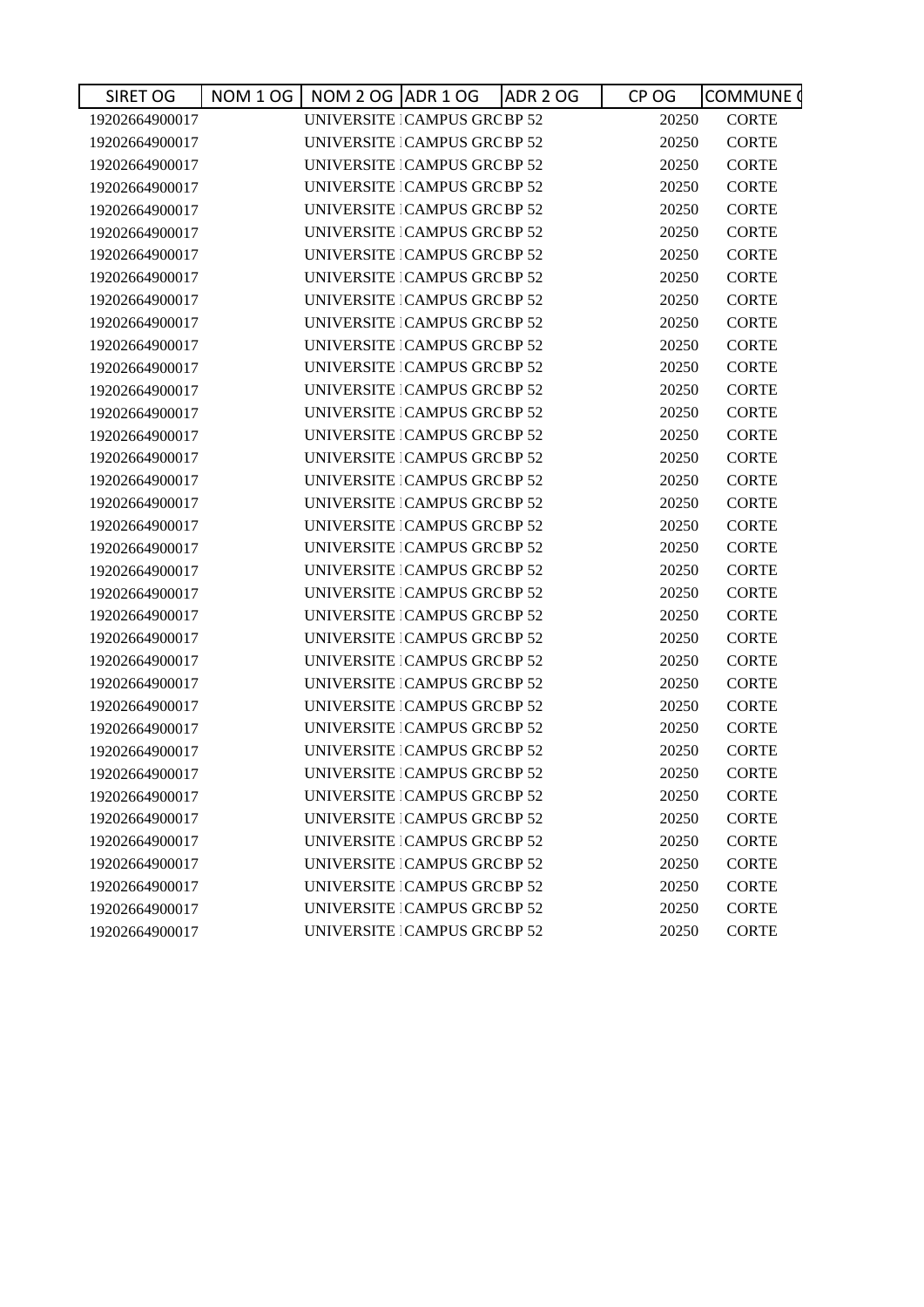| TEL OG | FAX OG | MAIL OG                                     | NAT OG | CODE RNCP   NOM TYPE DIPLOME |
|--------|--------|---------------------------------------------|--------|------------------------------|
|        |        | 04 95 45 02 33 04 95 45 32 95 apprentissage | 8      | 13511704 MASTER              |
|        |        | 04 95 45 02 33 04 95 45 32 95 apprentissage | 8      | 13511805 MASTER              |
|        |        | 04 95 45 02 33 04 95 45 32 95 apprentissage | 8      | 13512303 MASTER              |
|        |        | 04 95 45 02 33 04 95 45 32 95 apprentissage | 8      | 13521301 MASTER              |
|        |        | 04 95 45 02 33 04 95 45 32 95 apprentissage | 8      | 13531034 MASTER              |
|        |        | 04 95 45 02 33 04 95 45 32 95 apprentissage | 8      | 13531519 MASTER              |
|        |        | 04 95 45 02 33 04 95 45 32 95 apprentissage | 8      | 13532643 MASTER              |
|        |        | 04 95 45 02 33 04 95 45 32 95 apprentissage | 8      | 13534320 MASTER              |
|        |        | 04 95 45 02 33 04 95 45 32 95 apprentissage | 8      | 13534109 MASTER 2            |
|        |        | 04 95 45 02 33 04 95 45 32 95 apprentissage | 8      | 13513619 MASTER              |
|        |        | 04 95 45 02 33 04 95 45 32 95 apprentissage | 8      | 1351280B MASTER 2            |
|        |        | 04 95 45 02 33 04 95 45 32 95 apprentissage | 8      | 13521003 MASTER              |
|        |        | 04 95 45 02 33 04 95 45 32 95 apprentissage | 8      | 13521003 MASTER              |
|        |        | 04 95 45 02 33 04 95 45 32 95 apprentissage | 8      | 13534113 MASTER              |
|        |        | 04 95 45 02 33 04 95 45 32 95 apprentissage | 8      | 13531250 MASTER              |
|        |        | 04 95 45 02 33 04 95 45 32 95 apprentissage | 8      | 25034007 LICENCE PRO         |
|        |        | 04 95 45 02 33 04 95 45 32 95 apprentissage | 8      | 25031427 LICENCE PRO         |
|        |        | 04 95 45 02 33 04 95 45 32 95 apprentissage | 8      | 2503121Y LICENCE PRO         |
|        |        | 04 95 45 02 33 04 95 45 32 95 apprentissage | 8      | 25033424 LICENCE PRO         |
|        |        | 04 95 45 02 33 04 95 45 32 95 apprentissage | 8      | 25020098 LICENCE PRO         |
|        |        | 04 95 45 02 33 04 95 45 32 95 apprentissage | 8      | 2503120J LICENCE PRO         |
|        |        | 04 95 45 02 33 04 95 45 32 95 apprentissage | 8      | 25023105 LICENCE PRO         |
|        |        | 04 95 45 02 33 04 95 45 32 95 apprentissage | 8      | 25025533 LICENCE PRO         |
|        |        | 04 95 45 02 33 04 95 45 32 95 apprentissage | 8      | 25031357 LICENCE PRO         |
|        |        | 04 95 45 02 33 04 95 45 32 95 apprentissage | 8      | 25032030 LICENCE PRO         |
|        |        | 04 95 45 02 33 04 95 45 32 95 apprentissage | 8      | 25031387 LICENCE PRO         |
|        |        | 04 95 45 02 33 04 95 45 32 95 apprentissage | 8      | 25034313 LICENCE PRO         |
|        |        | 04 95 45 02 33 04 95 45 32 95 apprentissage | 8      | 25031014 LICENCE PRO         |
|        |        | 04 95 45 02 33 04 95 45 32 95 apprentissage | 8      | 25022710 LICENCE PRO         |
|        |        | 04 95 45 02 33 04 95 45 32 95 apprentissage | 8      | 35011807 DUT2                |
|        |        | 04 95 45 02 33 04 95 45 32 95 apprentissage | 8      | 35011809 DUT2                |
|        |        | 04 95 45 02 33 04 95 45 32 95 apprentissage | 8      | 35023202 DUT2                |
|        |        | 04 95 45 02 33 04 95 45 32 95 apprentissage | 8      | 35031001 DUT                 |
|        |        | 04 95 45 02 33 04 95 45 32 95 apprentissage | 8      | 35031201 DUT                 |
|        |        | 04 95 45 02 33 04 95 45 32 95 apprentissage | 8      | 35032002 DUT2                |
|        |        | 04 95 45 02 33 04 95 45 32 95 apprentissage | 8      | 35034403 DUT2                |
|        |        | 04 95 45 02 33 04 95 45 32 95 apprentissage | 8      | 35522201 DEUST               |